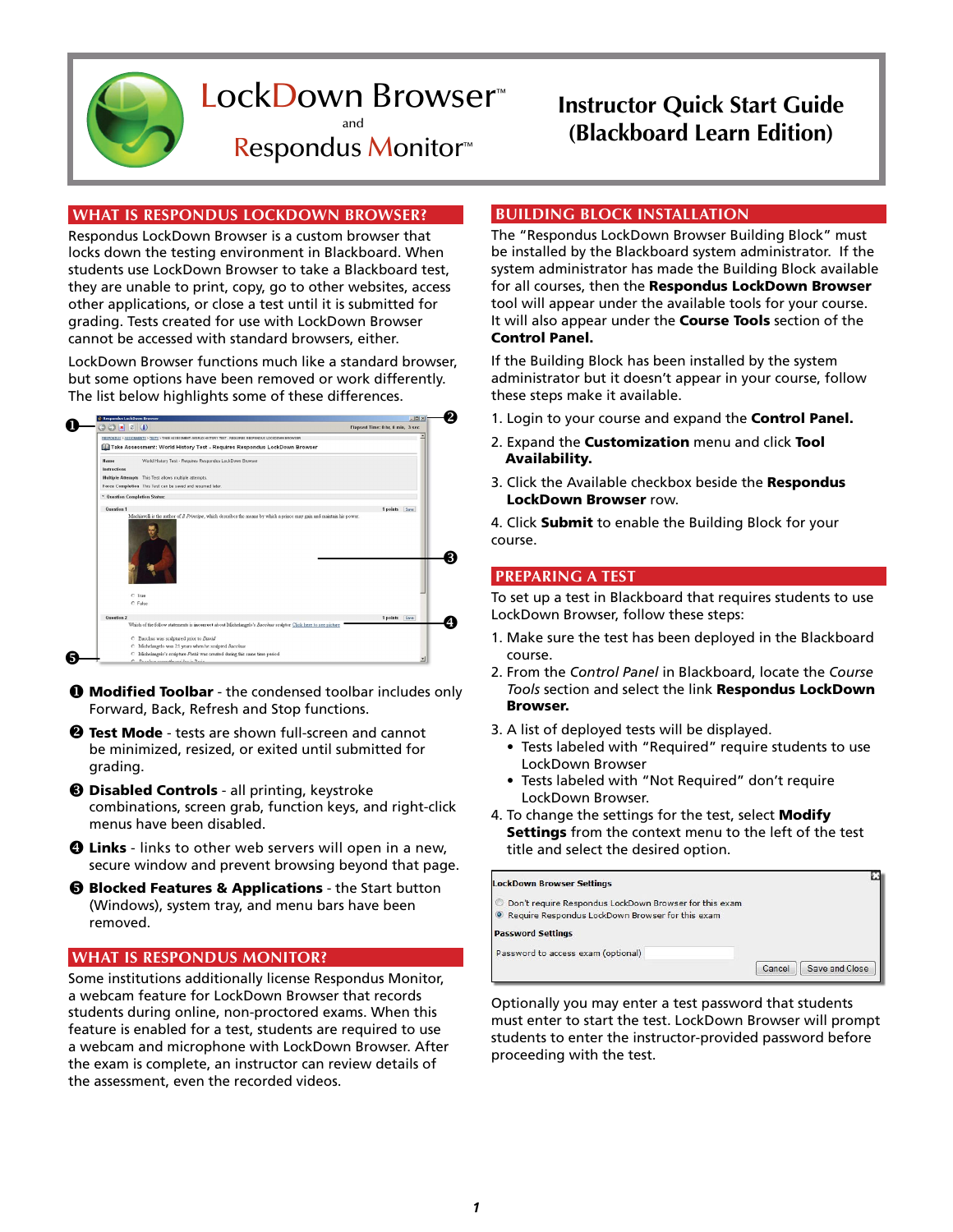## 5. Three Advanced Settings are available:



- The first setting will prevent students from exiting the browser until the exam is completed. This is sometimes used in testing centers where a proctor can enter a password to exit an exam early.
- The second setting will allow students to take the exam with an iPad, using the free LockDown Browser app.
- The third setting will allow specific students to access the exam with screen reader accessibility programs.

For additional information, select the [explain] link that follows each setting.

6. Click Save and Close to apply settings.

#### **USING RESPONDUS MONITOR (webcam feature)**

If your institution licenses Respondus Monitor (the webcam feature for LockDown Browser), additional settings will appear in the LockDown Browser Dashboard.

Set the exam so it requires the use of LockDown Browser. Several options are then available for Respondus Monitor. To require all students use a webcam during the exam, select Require Respondus Monitor for this exam.

| <b>Monitor Webcam Settings</b>                                                                                                                                                                                                                                                                                                                                                                                                                                                                                                                             |                          |  |
|------------------------------------------------------------------------------------------------------------------------------------------------------------------------------------------------------------------------------------------------------------------------------------------------------------------------------------------------------------------------------------------------------------------------------------------------------------------------------------------------------------------------------------------------------------|--------------------------|--|
| Don't require Respondus Monitor for this exam<br>v<br>Require Respondus Monitor for this exam<br>$\circ$<br>Either Respondus Monitor or a proctored lab can be used to take this exam<br><b>Startup Sequence</b><br>The Startup Sequence is the set of optional events that occur before a Monitor webcam session begins. You<br>can choose the items to be included in the Startup Sequence, and can edit the text unless it has been locked<br>by the administrator. The order of most items in the startup sequence can be changed using drag and drop. |                          |  |
| <b>Webcam Check Preview</b>                                                                                                                                                                                                                                                                                                                                                                                                                                                                                                                                |                          |  |
| Student Photo Preview                                                                                                                                                                                                                                                                                                                                                                                                                                                                                                                                      |                          |  |
| Show ID Preview Edit Text                                                                                                                                                                                                                                                                                                                                                                                                                                                                                                                                  |                          |  |
| Environment Check Preview Edit Text                                                                                                                                                                                                                                                                                                                                                                                                                                                                                                                        |                          |  |
| Additional Instructions Preview Edit Text<br>土                                                                                                                                                                                                                                                                                                                                                                                                                                                                                                             |                          |  |
| [+] Advanced Settings                                                                                                                                                                                                                                                                                                                                                                                                                                                                                                                                      |                          |  |
|                                                                                                                                                                                                                                                                                                                                                                                                                                                                                                                                                            | Save and Close<br>Cancel |  |

To give students the option to either take the exam with a webcam or in a proctored testing lab, select Either Respondus Monitor or a proctored lab can be used to take this exam. A test password will then be required to access the test (for use in proctored settings).

Now select the items to be included in the Startup Sequence, which includes the steps a student must complete prior to the start of an exam. Most settings are optional and can be reordered by dragging and dropping them to the desired order.

#### **HOW THE INTEGRATION WORKS**

The LockDown Browser integration relies on the "password" feature for Blackboard tests. This feature is also what prevents a regular browser from accessing a test that has been set up for use with LockDown Browser. It's not important to fully understand how this works, but the following details are important:

- The Respondus LockDown Browser Building Block publishes a special password to the "password" field for the Blackboard test. This special password, which is used by LockDown Browser, shouldn't be edited by the instructor within Blackboard (doing so will prevent LockDown Browser from working with the test).
- If the instructor wants students to enter a password before a test is started in Blackboard, the password must be entered during the "Preparing A Test" step described above.
- Do not change the name of the test within Blackboard once it has been set up for use with LockDown Browser.

#### **INSTALLing LOCKDOWN browser**

LockDown Browser must be installed to each computer being used to take a test. Follow the instructions below to install the Windows or Mac version of LockDown Browser.

- Your institution will provide the link for downloading and installing LockDown Browser.
- Follow the onscreen instructions to complete the install.

#### **TAKING A TEST**

From a student's perspective, this is how LockDown Browser is used to take a test.

- 1. Locate the "LockDown Browser" shortcut on the desktop and double-click it. (For Mac users, launch "LockDown Browser" from the Applications folder.)
- 2. If prompted to close a blocked program (e.g. screen capture, instant messaging) choose Yes when prompted.
- 3. Login to the Blackboard course.
- 4. Navigate to the test and select it.
- 5. If the student is required to use a webcam to record themselves during the test, a Startup Sequence will guide the student through a webcam check and other items required by the instructor.
- 6. If the instructor requires a test password, a new window will appear asking for the Exam Password. Enter the password and click Begin Exam.
- 7. The test will then start. (Note: If the instructor settings permit a student to close the browser during an exam for emergency purposes, the student will be prompted to enter a reason for exiting early. The reason is displayed to the instructor in the LockDown Browser Dashboard.)

**TIP** - Prior to the first test, have students complete a practice test that uses LockDown Browser to make sure they have installed it correctly.